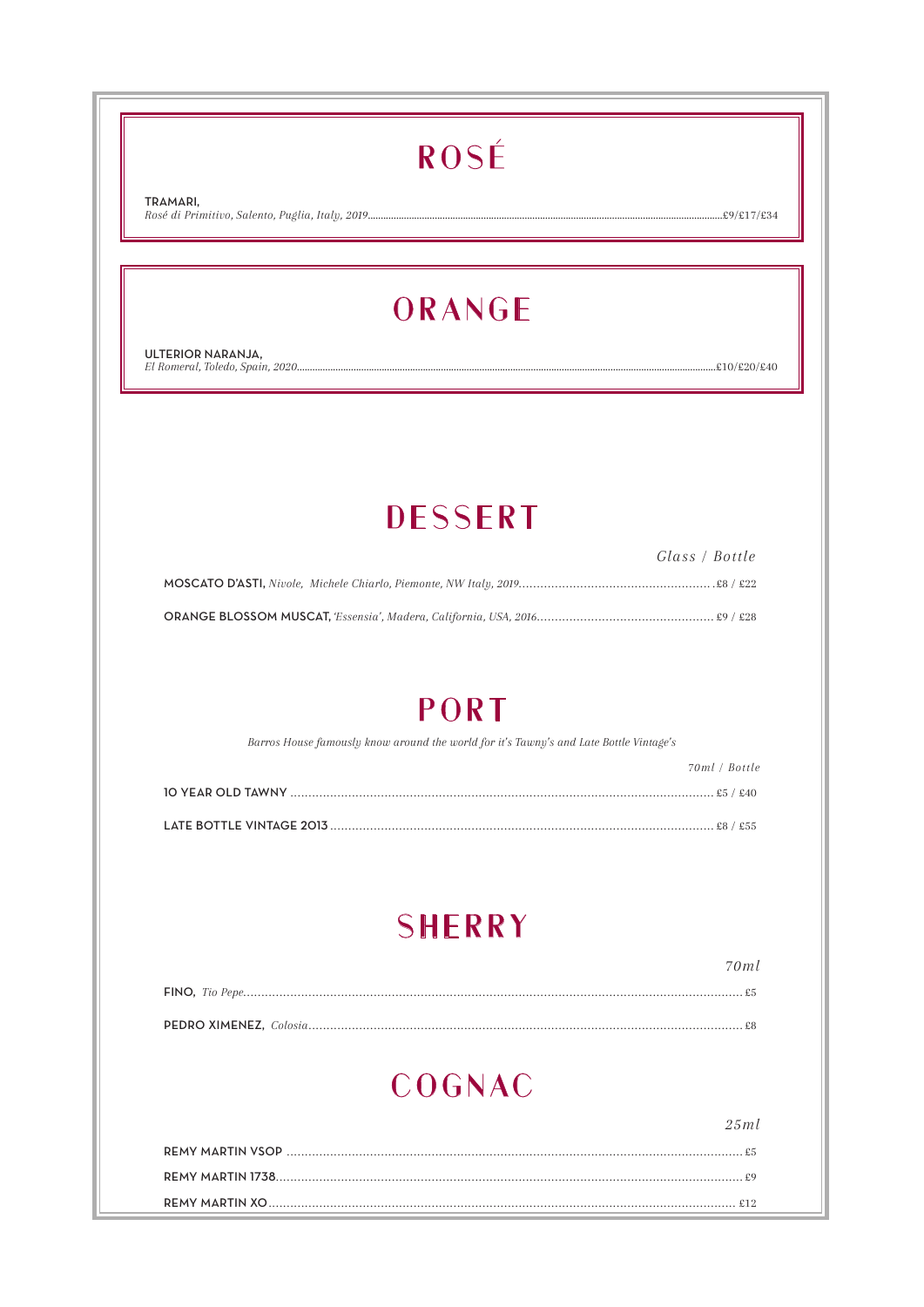| <b>CHAMPAGNE</b>                                                                                                                                                                               |
|------------------------------------------------------------------------------------------------------------------------------------------------------------------------------------------------|
|                                                                                                                                                                                                |
| "In a perfect world, everyone would have a glass of Champagne every evening." Willie<br>Gluckstern                                                                                             |
| By the Glass $/ 1/2$ bottle $/$ Bottle                                                                                                                                                         |
|                                                                                                                                                                                                |
|                                                                                                                                                                                                |
|                                                                                                                                                                                                |
|                                                                                                                                                                                                |
|                                                                                                                                                                                                |
|                                                                                                                                                                                                |
| <b>JEWELS IN THE CROWN</b><br>In the very best years, the top houses of Champagne are capable of producing some                                                                                |
| astonishing wines, exclusively from the best vineyards that the hallowed region has to<br>offer. In short, this is our house selection of the best of the best from the best.<br><b>Bottle</b> |
|                                                                                                                                                                                                |
|                                                                                                                                                                                                |
|                                                                                                                                                                                                |
| <b>SPARKLING WINE</b>                                                                                                                                                                          |
|                                                                                                                                                                                                |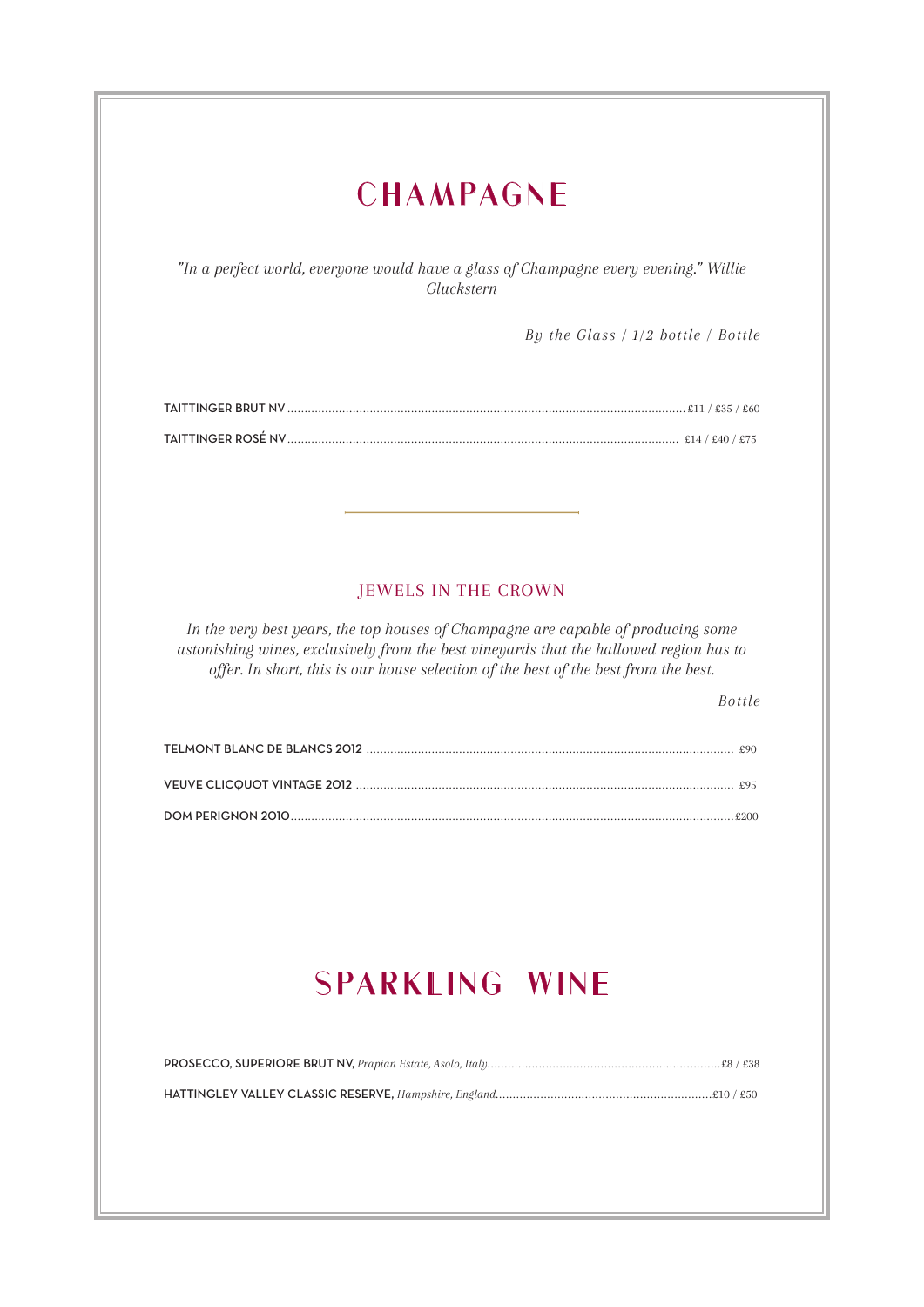## **WHITE**

#### PICPOUL DE PINET,

| <b>GÉRARD BERTRAND</b>         |
|--------------------------------|
| L'ART DE VIVRE LES VINS DU SUD |

| Rich and enticing aromas of citrus and hawthorn lead to a zesty palate of lemony flavours<br>and a livewire acidity which keeps your taste buds tingling.              |  |
|------------------------------------------------------------------------------------------------------------------------------------------------------------------------|--|
| CHARDONNAY,                                                                                                                                                            |  |
|                                                                                                                                                                        |  |
| Aromas of ripe peach are complemented by citrus notes of grapefruit. Smooth on the palate<br>with vanilla and exotic fruit flavours building to a long-lasting finish. |  |
|                                                                                                                                                                        |  |

#### CIGALUS BLANC,

*Domaine de Cigalus, Gérard Bertrand, Pays D'Oc, France, 2019....................................................*£60

*An intense, complex bouquet of ripe citrus fruits, grapefruit, with peach, honey and dried fruits, combines with lovely toasted notes. Full, rich and silky on the palate with aromatic tropical fruits.* 

### **MINERAL**

### **FRUIT**

### **RICH**



*showcasing wonderful wines without pulling the cork! . . . 125ml*

POUILLY-FUISSÉ, *Domaine Ferret, Burgundy, France, 2018*.............................................................................................................................................£15/£90

RIESLING, *Stargazer, Tasmania, 2018*.....................................................................................................................................................................................£20/£120